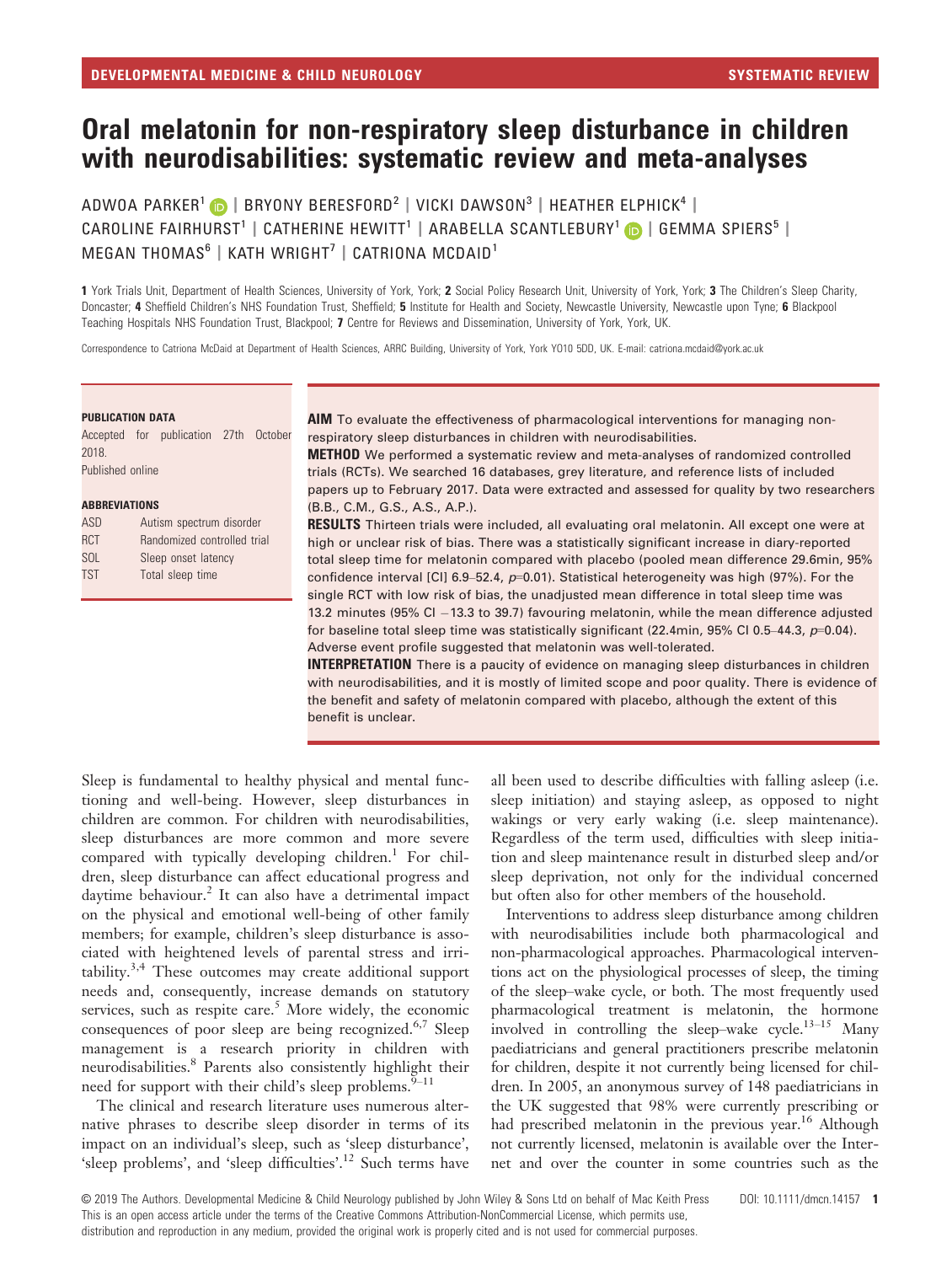USA, where a survey of paediatricians reported that 25% had recommended melatonin for paediatric insomnia in children with and without neurodisabilities.<sup>17</sup> In the UK there are currently more than 6000 children being treated with melatonin.<sup>18</sup> Other pharmacological interventions include medicines that have a sedative effect, such as clonidine and antihistamines. All are prescribed 'off-label'.

Current guidance on the management of sleep disturbance in children advocates that, once clinical or respiratory reasons for sleep disturbance are excluded, parent-directed interventions that seek to change parents' responses to sleeprelated problems should be the 'first port of call' for any child,<sup>13,19–21</sup> with pharmacological intervention (typically melatonin) suggested in cases where such approaches prove ineffective and/or to be used alongside parent-directed approaches.<sup>12,22</sup> However, current practice in prescribing medicines such as melatonin has been described as haphazard.18 For melatonin, guidance states that it should be considered for improving sleep onset latency (SOL) in children with neurodisabilities of any form whose sleep problems have not resolved after implementation of behavioural interventions.<sup>20</sup> The guidance also states that melatonin should be used in conjunction with behavioural interventions.<sup>23</sup> For children with autism spectrum disorder (ASD) and any type of sleep disorder, current guidance stipulates that parentdirected behavioural interventions should be implemented first before pharmacological interventions; and that where pharmacological interventions are used, this should be in conjunction with behavioural interventions.<sup>23,24</sup>

Previous systematic reviews of pharmacological interventions for managing sleep disturbance have focused on individual neurodisabilities such as ASD or attention-deficit/ hyperactivity disorder.<sup>25–30</sup> Therefore, a systematic review assessing the effect of pharmacological interventions on sleep disturbance across the neurodisability spectrum is needed, to inform both clinical practice and research.

This systematic review was commissioned by the Health Technology Assessment programme of the UK National Institute for Health Research (NIHR). The NIHR required the review to focus on the management of 'non-respiratory sleep disturbance' in children with neurodisabilities and that sleep disturbance (affecting the child and/or parent) was a feature of the presenting problem. The commissioning brief was broad and included effectiveness and safety of pharmacological and non-pharmacological interventions to manage sleep disturbances in children with neurodisabilities. In this paper we focus on the effectiveness and safety of pharmacological interventions. Findings with respect to non-pharmacological interventions are reported elsewhere.<sup>31,32</sup>

We aimed to evaluate and summarize the existing evidence about the effectiveness of pharmacological interventions on sleep disturbances for children with neurodisabilities. Where possible, we planned to undertake subgroup analyses to examine whether intervention effectiveness differed between different types of neurodisability, and whether it was administered in parallel or sequentially to another sleep management intervention.

## What this paper adds

- Melatonin for the management of non-respiratory sleep disturbances in children with neurodisabilities was well tolerated with minimal adverse effects.
- The extent of benefit and which children might benefit most from melatonin use is uncertain.
- Benefit may be greatest in those with autism spectrum disorder; however, this finding should be interpreted with caution.

## **METHOD**

This systematic review was undertaken in accordance with the Centre for Reviews and Dissemination's 'Guidance for Undertaking Reviews in Health Care'33 and is reported in line with the Preferred Reporting Items for Systematic Reviews and Meta-Analyses (PRISMA) guidelines.<sup>34</sup> Data synthesis was undertaken in accordance with the Cochrane handbook.<sup>35</sup> The review protocol was prospectively registered with PROSPERO (registration number CRD42016034067).

## Inclusion and exclusion criteria

Studies were assessed for eligibility on the basis of the criteria outlined in Table SI (online supporting information). Concerns have been expressed by others that a crossover design may be inappropriate because of uncertainty about the duration of the effect of interventions on sleep patterns and circadian rhythm and therefore the most appropriate duration for the washout period.<sup>18</sup> We agree with these concerns. However, given that the aim was to undertake a broad review and there were few randomised controlled trials (RCTs) likely to be available, we included crossover studies. In this paper we focus on child-related outcomes.

#### Information sources

Databases searched included Applied Social Science Abstracts & Indexes (ASSIA); the Cochrane Central Register of Controlled Trials (CENTRAL); Cochrane Database of Systematic Reviews (CDSR); Conference Proceedings Citation Index; Cumulative Index to Nursing & Allied Health (CINAHL); Database of Abstracts of Reviews of Effects (DARE); Embase; Health Management Information Consortium (HMIC); MEDLINE; MEDLINE In-Process; PsycINFO; Science Citation Index; Social Care Online; and Social Policy & Practice. Searches were undertaken in February and March 2016, and updated in February 2017.

The database ClinicalTrials.gov, the World Health Organization's International Clinical Trials Registry Platform (ICTRP), and the UK Clinical Trials Gateway were also searched for ongoing and completed trials. We reviewed the reference lists of relevant systematic reviews and included studies. Searches were not limited by date, language, or study design. The search strategy was broad and aimed to identify both pharmacological and non-pharmacological interventions. Appendix S1 (online supporting information) outlines the search strategy used for Medline, which was adapted for use in other databases.

#### Selection process

Search results were imported into EndNote (version 17.0.2.7390, Clarivate Analytics [formerly Thomson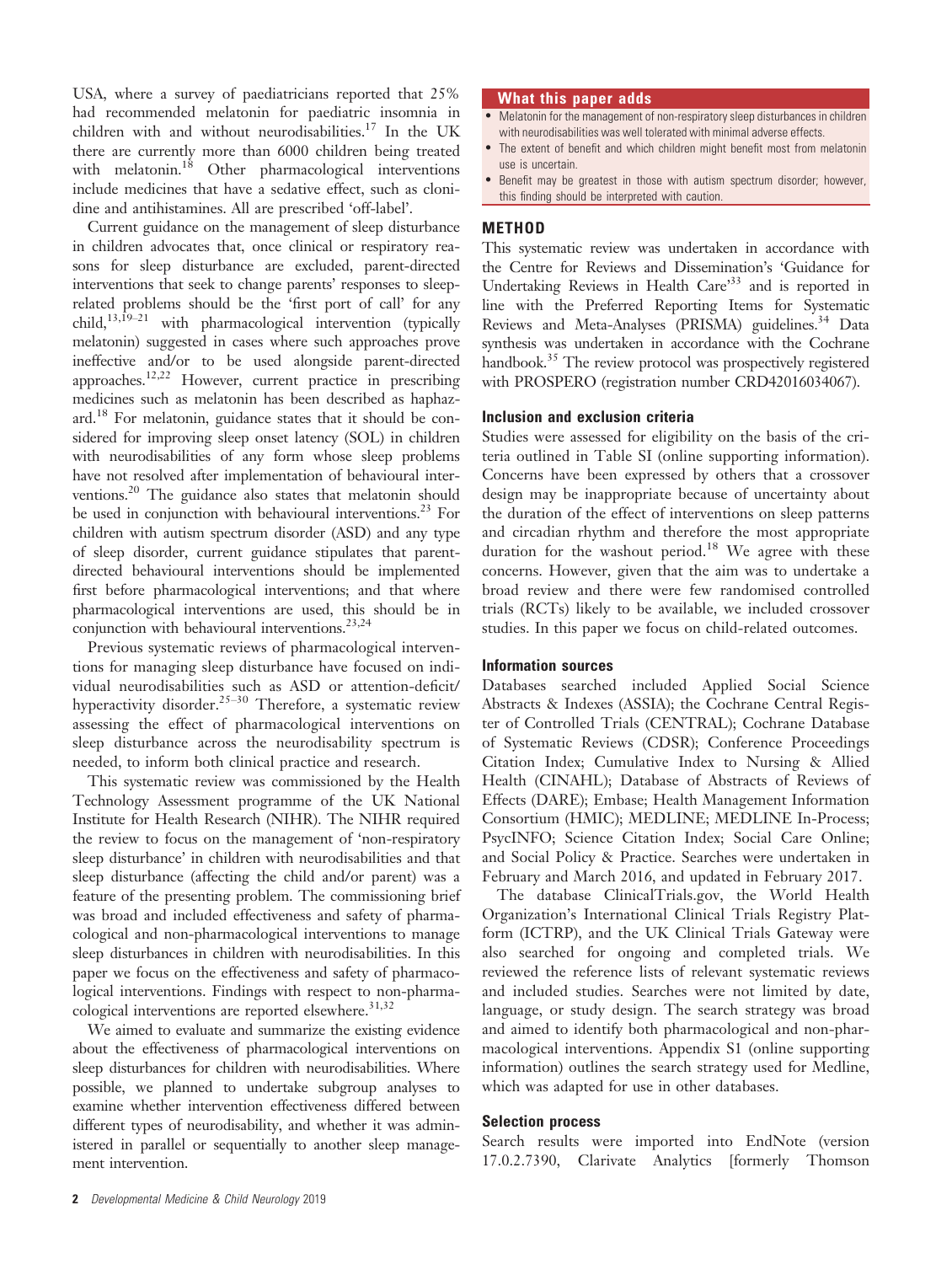Reuters], Philadelphia, PA, USA) and deduplicated. Record titles were initially screened for relevance, independently by two researchers (BB and GS) for 10% of titles, with review of decisions halfway through. The agreement rate was moderate (K=0.49), and we discussed and resolved reasons for all disagreements. By the end of this process, only unanimous decisions were made. The remainder were therefore screened by a single researcher. Selection of potentially relevant abstracts and assessment of full-text articles were done independently, by two researchers. A third researcher was consulted where there was disagreement.

## Data extraction

Data extraction forms for study details were developed and piloted in Microsoft Excel 2010 and Microsoft Word 2010. All data were extracted by a researcher and checked by a second. Data extracted included study design (setting, aims, inclusion criteria, recruitment method, etc.), intervention and comparator details, evaluation methods (outcomes measured, length of follow-up, etc.) and results at follow-up. Follow-up was defined as the closest assessment time point after the completion of the intervention.

## Assessment of risk of bias

The Cochrane Risk of Bias Tool<sup>36</sup> was used to assess this aspect of study quality. Risk of bias was independently assessed by two researchers, with disagreements resolved through discussion or with recourse to a third researcher. For crossover trials we also assessed whether an appropriate analysis using paired data was conducted and whether there was a treatment by period interaction.<sup>37</sup>

A summary risk of bias score was calculated as follows: studies with one or more of the domains on the risk of bias tool classified as 'no' (i.e. high risk) were scored at high risk of bias. Studies with one or more domains on the risk of bias tool scored as 'unclear' were scored at unclear risk of bias. Studies with all domains on the risk of bias tool classified as 'yes' (i.e. low risk) were scored at low risk of bias.<sup>36</sup>

#### Data synthesis

A narrative synthesis and meta-analyses were used. First, a narrative and tabular summary of key study characteristics were undertaken to map the population characteristics, in particular the type of neurodisability and the type of sleep disturbance being targeted (e.g. sleep initiation).

Meta-analyses included parallel RCTs, and crossover trials with a washout period of any duration where data from both treatment periods were used. Crossover trials without a washout period were reported separately. The mean difference and its standard error between intervention and comparison groups at the end point were either taken as reported in the article or calculated using standard formulae, following recommendations provided in the Cochrane handbook. $35$  Data were pooled using a random effects model (for continuous outcomes) using the generic inverse variance method in RevMan.<sup>38</sup> For parallel-group RCTs, unadjusted mean differences were primarily used in the meta-analyses, but sensitivity analyses were conducted including mean differences adjusted for baseline using either estimates reported in the paper from regression techniques or calculated differences in change from baseline.

Sleep efficiency was calculated as a percentage, to represent time spent sleeping as a proportion of total time in bed. Number of night wakings was a count variable. Such variables may not be normally distributed so analysis based on untransformed means may not be appropriate. Individual patient data were not available and only untransformed summaries (e.g. means and standard deviations [SDs]) for these outcomes were given in the original papers. Therefore, following the advice for the meta-analysis of skewed data in the Cochrane handbook,  $35$  a (crude) assessment of skew was made using the untransformed means and SDs. This was possible as we knew the maximum and/or minimum possible values for these outcomes. For sleep efficiency, if the highest possible value (here, 100) minus the observed mean, divided by the SD, was less than 2, then skew was indicated.<sup>39</sup> For night wakings, the lowest possible value (0) was subtracted from the mean value before dividing by the SD. Sensitivity analyses were performed to remove trials where significant skew was indicated, and caution in the interpretation of results was included where appropriate.

Heterogeneity was explored using the  $I^2$  statistic.<sup>40</sup> Two sources of potential clinical and methodological heterogeneity were identified for the included studies, and, where appropriate, subgroup analyses were conducted, stratifying the trials as follows: by type of neurological disorder (whether the population studied primarily had a diagnoses of ASD or not); and by receipt of previous intervention (whether participants were offered an additional intervention [parent-directed or otherwise] immediately before the start of the study or not).

Data preparation was undertaken in Stata 13 (StataCorp, College Station, TX, USA), and data analyses were performed in RevMan 5 (Review Manager, The Nordic Cochrane Centre, The Cochrane Collaboration, Copenhagen, Denmark, 2014). Where data could not be pooled, summaries of the findings for each trial and outcome are presented with a (estimated unadjusted) mean difference and 95% confidence interval (CI) between the pharmacological intervention and comparison group at follow-up. The risk of publication bias was not formally assessed. Adverse event data were summarized narratively.

## RESULTS

## Search results

We identified 15 745 records after deduplication, assessed 387 full-text records, and included 13 RCTs, all of which investigated the use of oral melatonin as the pharmacological intervention. We did not identify any eligible trials evaluating another pharmacological intervention, so the remainder of the results therefore only concern trials of melatonin. The study selection process and reasons for exclusion are detailed in Figure S1 (online supporting information). A list of excluded studies is available at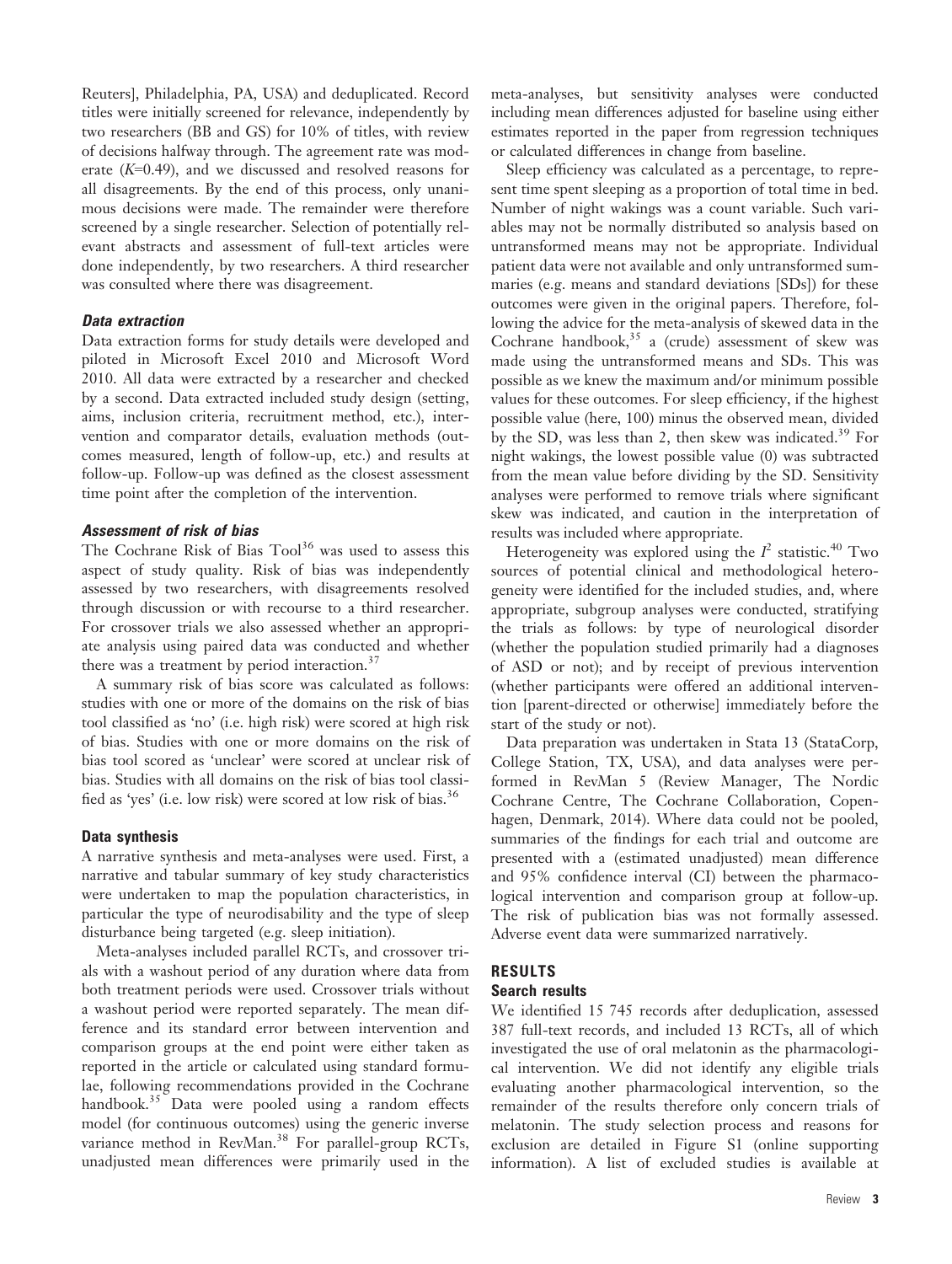[https://www.journalslibrary.nihr.ac.uk/programmes/hta/](https://www.journalslibrary.nihr.ac.uk/programmes/hta/1421202/) [1421202/](https://www.journalslibrary.nihr.ac.uk/programmes/hta/1421202/)#/.

## Study characteristics

Study characteristics are outlined in Table SII (online supporting information). The studies were undertaken in the following countries: Canada (four studies);<sup>41-44</sup> Italy (one study); $^{45}$  the Netherlands (one study); $^{46}$  UK (four studies);<sup>18,47–49</sup> and the USA (three studies).<sup>50–52</sup> Ten RCTs compared melatonin with placebo; one compared melatonin, a parent-directed sleep-focused cognitive behavioural therapy, and a combination of the two with placebo; and two compared two regimens of melatonin (5mg vs 10mg; and fast-release verses sustained release). Ten were crossover trials and three were parallel-group RCTs. Sample sizes ranged from six to 160 participants.

Owing to the different terminology used to describe sleep disturbances in the included studies, we classified assessment of sleep outcomes under the following headings: global sleep outcomes and composite scores; sleep initiation (e.g. sleep latency, sleep association, settling, bedtime resistance); sleep maintenance (e.g. night waking, waking time, parasomnia, cosleeping to manage night waking, sleep fragmentation), and sleep scheduling (e.g. daytime sleepiness).

## Risk of bias within studies

Only one RCT was assessed as having a low risk of bias across all domains,<sup>18</sup> with the remaining RCTs having high or unclear risk of bias (Table SII). We could not locate a prospective registration of 11 studies in order to check planned outcome measures, meaning they were at unclear risk of selective reporting.<sup>41–43,45–48,50–52</sup> All of the studies were described by their authors as being randomized; however, seven studies failed to provide details of the method of random allocation;  $41-43,46,48,50,52$  and four studies provided little or no detail about allocation concealment.<sup>41,45,50,52</sup> Similarly, it was unclear in three studies whether and how blinding was undertaken.<sup>41,43,47</sup> Missing data were not adequately addressed in the analysis for three studies.<sup>45,47,50</sup>

## Melatonin versus placebo

Eleven trials (n=589 randomized participants) compared melatonin against placebo: eight crossover trials;<sup>41–43,47,48,50–52</sup> two two-armed, parallel-group trials;<sup>18,46</sup> and one four-armed parallel-group trial of oral melatonin, parent-directed sleep management intervention (on the basis of cognitive behavioural principles), oral melatonin plus parent-directed intervention and oral placebo.<sup>45</sup>

The age of participants ranged from 1 to 18 years old and the mean age ranged from 5 years 6 months to 10 years 4 months. Four RCTs included children with a mix of neurodisabilities,<sup>18,41,42,50</sup> three RCTs only included children with ASD,<sup>45,47,48</sup> two trials included only children with attention-deficit/hyperactivity disorder,<sup>43,46</sup> one trial included children with ASD and/or fragile X syndrome,<sup>52</sup> and one RCT included children with epilepsy.<sup>51</sup>

Two trials used 'controlled-release' melatonin.<sup>42,45</sup> One trial each described the formulation as 'immediaterelease',<sup>18</sup> 'fast-release',<sup>46</sup> 'standard-release',<sup>48</sup> 'short-acting',<sup>43</sup> and 'sustained-release' melatonin.<sup>51</sup> Four trials did not report formulation.<sup>41,47,50,52</sup> Six trials varied dosage on the basis of the child's age and/or weight and response, from 0.5mg to 10mg (Table SII).<sup>18,41,46,48</sup> Fixed dosages ranged from 3mg to 9mg.<sup>42,44,45,47,50–52</sup> Matched placebos were used except for one RCT where details of the placebo were not specified.<sup>43</sup> The duration of treatment was between 10 days and 12 weeks. Two crossover RCTs had no washout period.41,52 The remaining crossover RCTs had a washout period of between 3 days and 1 month.42,43,47,48,50,51

Seven RCTs required that an immediately preceding parent-directed sleep management intervention had been ineffective for children to be included in the trial.<sup>18,41-43,47,48,50</sup> Two of these trials did not report the specific nature of the intervention.<sup>41,50</sup> In two trials, guidance on sleep was provided in the form of an advice booklet;<sup>18,47</sup> and in three trials, advice about sleep hygiene and behaviour management was provided face-to-face.<sup>43,48,52</sup>

The most commonly measured sleep-related outcomes, measured by actigraphy and/or parent-reported diaries/ questionnaires, were total sleep time (TST)  $(n=11 \text{ trials})$ ; SOL  $(n=10)$ ; number of night wakings  $(n=6)$ ; and sleep efficiency  $(n=5)$ . Other sleep outcomes assessed in fewer than two studies included bedtime,  $45,51$  wake up time,  $46,51$ the Child Sleep Habits Questionnaire,<sup>45</sup> difficulty falling asleep,<sup>46</sup> sleep onset,48 longest sleep episode,<sup>42</sup> the Sleep Behaviour Questionnaire,<sup>51</sup> percentage of sleep stages,<sup>51</sup> wake after sleep onset,  $45,51$  nights without awakening,  $41$ naptime, $45$  moving time, $46$  and arousal.<sup>51</sup>

In terms of outcomes that were not child sleep-focused, the following additional child outcomes were reported, but only by single RCTs: child-related quality of life (Paediatric Quality of Life Questionnaire); Quality of Life in Childhood Epilepsy; Netherlands Organisation for Applied Scientific Research Academic Medical Centre Children's Quality Of Life Questionnaire (TNO-AZL);<sup>18,46,51</sup> child daytime behaviour and cognition (Aberrant Behaviour Checklist; Behaviour Assessment System for Children; Conner's Attention Deficit Scale-Parent; Child Behaviour Checklist; teacher's report form; sustained attention dots task completion time and task inaccuracy; Erikson's task);<sup>18,43,46,51</sup> adherence to treatment (parent-report; medication counts);  $45,46$  and core problems.  $46$  One further study assessed daytime sleepiness in caregivers.<sup>18</sup>

All RCTs had follow-up immediately after the completion of the intervention, which ranged from 10 days to 12 weeks after randomization.

#### Global measures and composite scores TST

All 11 RCTs (n=589 randomized participants) measured TST. Four measured TST using parent-reported sleep diaries only;<sup>41,47,48,50</sup> three solely reported actigraphy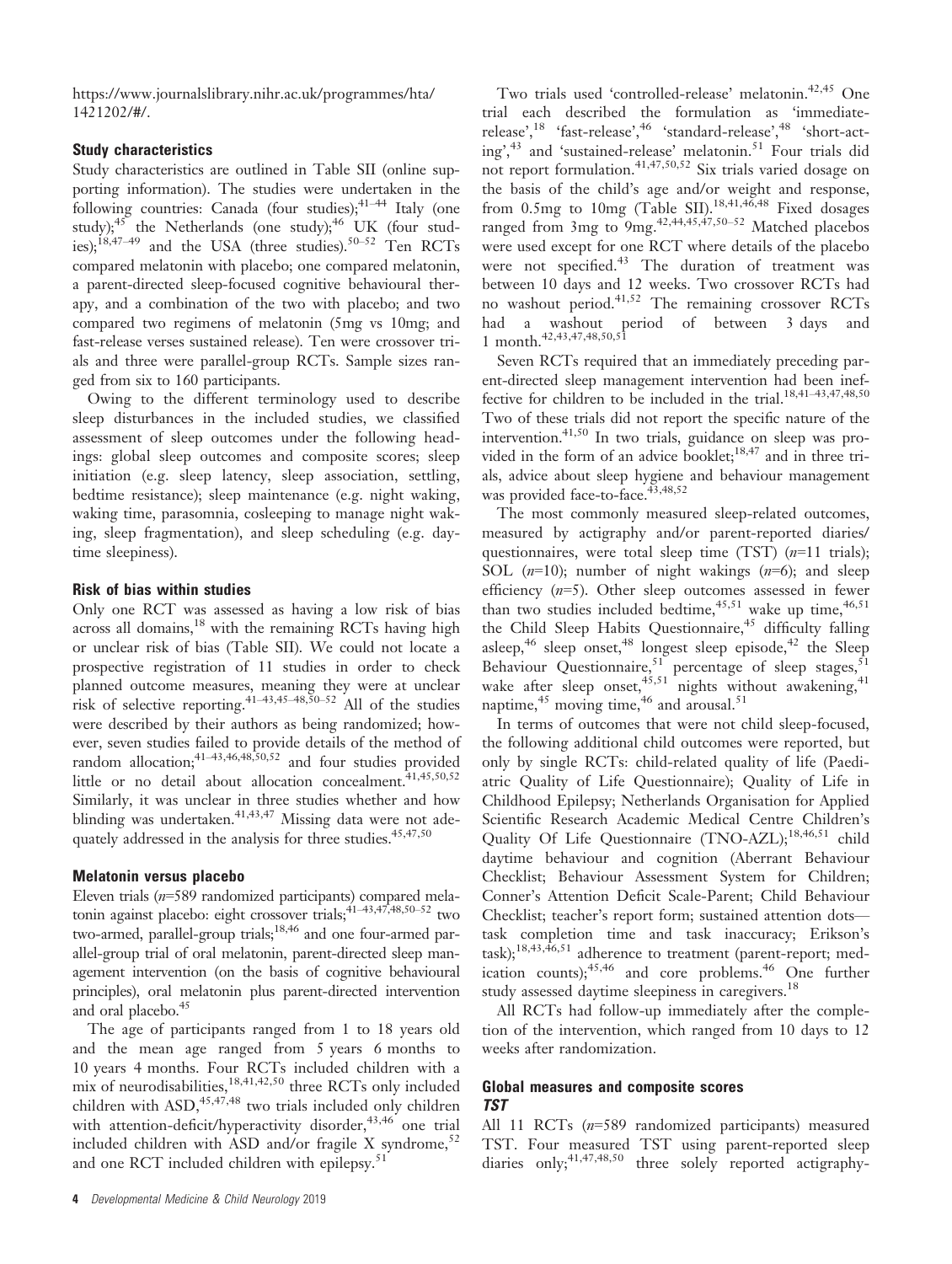measured TST data:<sup>45,46,52</sup> and four reported TST derived from both parent-completed sleep diaries and actigraphy  $data^{18,42,43,51}$  (one of which additionally used polysomnography, which was measured in a sleep laboratory setting).<sup>51</sup>

#### Parent-reported TST using sleep diaries

Data from seven RCTs using sleep diary-reported TST were pooled in a meta-analysis: six crossover trials with a washout period  $(n=122 \text{ analysed participants})^{42,43,47,48,50,51}$ and one parallel-group trial  $(n=110)$ .<sup>18</sup> Note that in the forest plot (Fig. 1) the sample sizes count participants in crossover trials twice (as being in the melatonin and placebo groups), so the total figures reported in the text and in the figures may not match. There was a statistically significant increase in sleep diary-reported TST with melatonin compared with placebo (pooled mean difference 29.6min, 95% CI 6.9–52.4, p=0.01).

Statistical heterogeneity was high  $(I^2=97\%)$  and this treatment effect is unlikely to be generalizable; however, the effect estimates were all in the direction of benefit with melatonin. Heterogeneity was reduced when studies were stratified on the basis of whether the study population had ASD exclusively or not (Fig. 1; test for subgroup differences:  $p$ <0.001;  $I^2$ =99%): there was a pooled mean difference of 64.7 minutes (95% CI 58.8–70.7,  $I^2=0\%$ ) for the studies of ASD  $(n=24)$  and a smaller pooled mean difference of 15.9 minutes (95% CI 9.2–22.6,  $\vec{l}^2$ =31%) for the studies of mixed or other populations  $(n=208)$ . There was a single study  $(n=9)^{51}$  where participants had no previous parentdirected sleep management intervention, limiting the usefulness of this subgroup analysis; the overall results did not substantially change with removal of this study (Fig. S2, online supporting information; pooled mean difference 33.0min, 95% CI 8.6–57.4,  $I^2$ =95%). When the single trial with a low risk of bias was considered alone, the unadjusted mean difference in sleep time at follow-up was

13.2 minutes (95% CI  $-13.3$  to 39.7) favouring melatonin. This was the difference used in the meta-analysis. The paper, however, additionally reported a mean difference adjusted for baseline TST of 22.43 minutes favouring melatonin (95% CI 0.52–44.34,  $p=0.045$ ).<sup>18</sup> When the adjusted mean difference was used in place of the unadjusted mean difference in the meta-analysis, the pooled mean difference increased to 30.8 minutes (95% CI 8.3– 53.2,  $p=0.01$ ). Either way, while both pooled mean differences between the treatment groups were statistically significant, neither 95% CI contained the minimum clinically important difference of 60 minutes, which was specified at the start of that trial.<sup>18</sup>

One RCT of six 'n-of-1' trials also reported sleep diary TST but, owing to the design, could not be included in the meta-analysis.<sup>41</sup> We calculated the mean difference between melatonin and placebo for parent-reported TST to be 13.9 minutes in favour of the melatonin group (95% CI  $-6.8$  to 34.6,  $p=0.14$ ).

#### Actigraphy-measured TST

Five trials  $(n=265)$  analysed participants) were pooled for actigraphy-measured TST, comprising two crossover trials with a washout period  $(n=60)^{42,51}$  and three parallel-group trials  $(n=205)$ .<sup>18,45,46</sup> One further RCT reported that there was no significant difference between melatonin and placebo; however, it did not provide data, so it was not included in the meta-analysis.<sup>43</sup>

There was a statistically significant increase in actigraphy-measured TST with melatonin compared with placebo (Fig. 2; pooled mean difference 31.9min, 95% CI 14.8– 49.1,  $p<0.001$ ). Heterogeneity was high ( $l^2$ =76%) and this treatment effect is unlikely to be generalizable, although the effect estimates were all in the direction of benefit with melatonin. There was no statistically significant difference in effect between the studies where participants received or

| Study and subgroup                                                                                                                 | Mean difference | <b>SE</b> | Melatonin<br>total | Placebo<br>Weight (%) Mean difference (95% CI)<br>total |          | Mean difference (95% CI) |     |  |  |  |
|------------------------------------------------------------------------------------------------------------------------------------|-----------------|-----------|--------------------|---------------------------------------------------------|----------|--------------------------|-----|--|--|--|
| ASD                                                                                                                                |                 |           |                    |                                                         |          |                          |     |  |  |  |
| Garstang et al. <sup>47</sup>                                                                                                      | 65.4            | 3.1       |                    |                                                         | 15.5     | 65.40 (59.32, 71.48)     |     |  |  |  |
| Wright et al. <sup>48</sup>                                                                                                        | 52.3            | 13.4      | 17                 | 17                                                      | 13.0     | 52.30 (26.04, 78.56)     |     |  |  |  |
| Subtotal                                                                                                                           |                 |           | 24                 | 24                                                      | 28.5     | 64.73 (58.81, 70.65)     |     |  |  |  |
| Heterogeneity: $\tau^2 = 0.00$ ; $\chi^2 = 0.91$ , df=1 (p=0.340); $l^2 = 0\%$<br>Test for overall effect: $Z=21.43$ ( $p<0.001$ ) |                 |           |                    |                                                         |          |                          |     |  |  |  |
| Not ASD                                                                                                                            |                 |           |                    |                                                         |          |                          |     |  |  |  |
| Appleton et al. <sup>18</sup>                                                                                                      | 13.2            | 13.5      | 51                 | 59                                                      | 12.9     | 13.20 (-13.26, 39.66)    |     |  |  |  |
| Dodge et al. <sup>50</sup>                                                                                                         | 18              | 13.2      | 20                 | 20                                                      | 13.0     | 18.00 (-7.87, 43.87)     |     |  |  |  |
| Jain et al. <sup>51</sup>                                                                                                          | 11.3            | 3         | 9                  | 9                                                       | 15.5     | 11.30 (5.42, 17.18)      |     |  |  |  |
| Wasdell et al. <sup>42</sup>                                                                                                       | 31.2            | 7.8       | 50                 | 50                                                      | 14.7     | 31.20 (15.91, 46.49)     |     |  |  |  |
| Weiss et al. <sup>43</sup>                                                                                                         | 15              | 4.8       | 19                 | 19                                                      | 15.3     | 15.00 (5.59, 24.41)      |     |  |  |  |
| Subtotal                                                                                                                           |                 |           | 149                | 157                                                     | 71.5     | 15.87 (9.15, 22.59)      |     |  |  |  |
| Heterogeneity: $\tau^2 = 17.61$ ; $\chi^2 = 5.80$ , df=4 (p=0.210); $l^2 = 31\%$                                                   |                 |           |                    |                                                         |          |                          |     |  |  |  |
| Test for overall effect: $Z=4.63$ ( $p<0.001$ )                                                                                    |                 |           |                    |                                                         |          |                          |     |  |  |  |
| Total                                                                                                                              |                 |           | 173                | 181                                                     | 100.0    | 29.63 (6.91, 52.35)      |     |  |  |  |
| Heterogeneity: τ <sup>2</sup> =855.84; $\chi$ <sup>2</sup> =181.18, df=6 (p<0.001); $l^2$ =97%                                     |                 |           |                    |                                                         |          |                          |     |  |  |  |
| Test for overall effect: $Z=2.56$ ( $p=0.010$ )                                                                                    |                 |           | $-100$             | $-50$                                                   | $\Omega$ | 50                       | 100 |  |  |  |
| Test for subgroup differences: $\chi^2$ =114.43, df=1 (p<0.001), $\chi^2$ =99.1%                                                   |                 |           |                    | Favours placebo                                         |          | Favours melatonin        |     |  |  |  |

Figure 1: Sleep diary-reported total sleep time: melatonin versus placebo and autism spectrum disorder (ASD) subgroup analysis. Squares represent the point estimate of the individual study result. The squares also give a representation of the size of the study. Larger squares indicate more participants in the study. SE, standard error; CI, confidence interval; df, degrees of freedom. [Colour figure can be viewed at wileyonlinelibrary.com]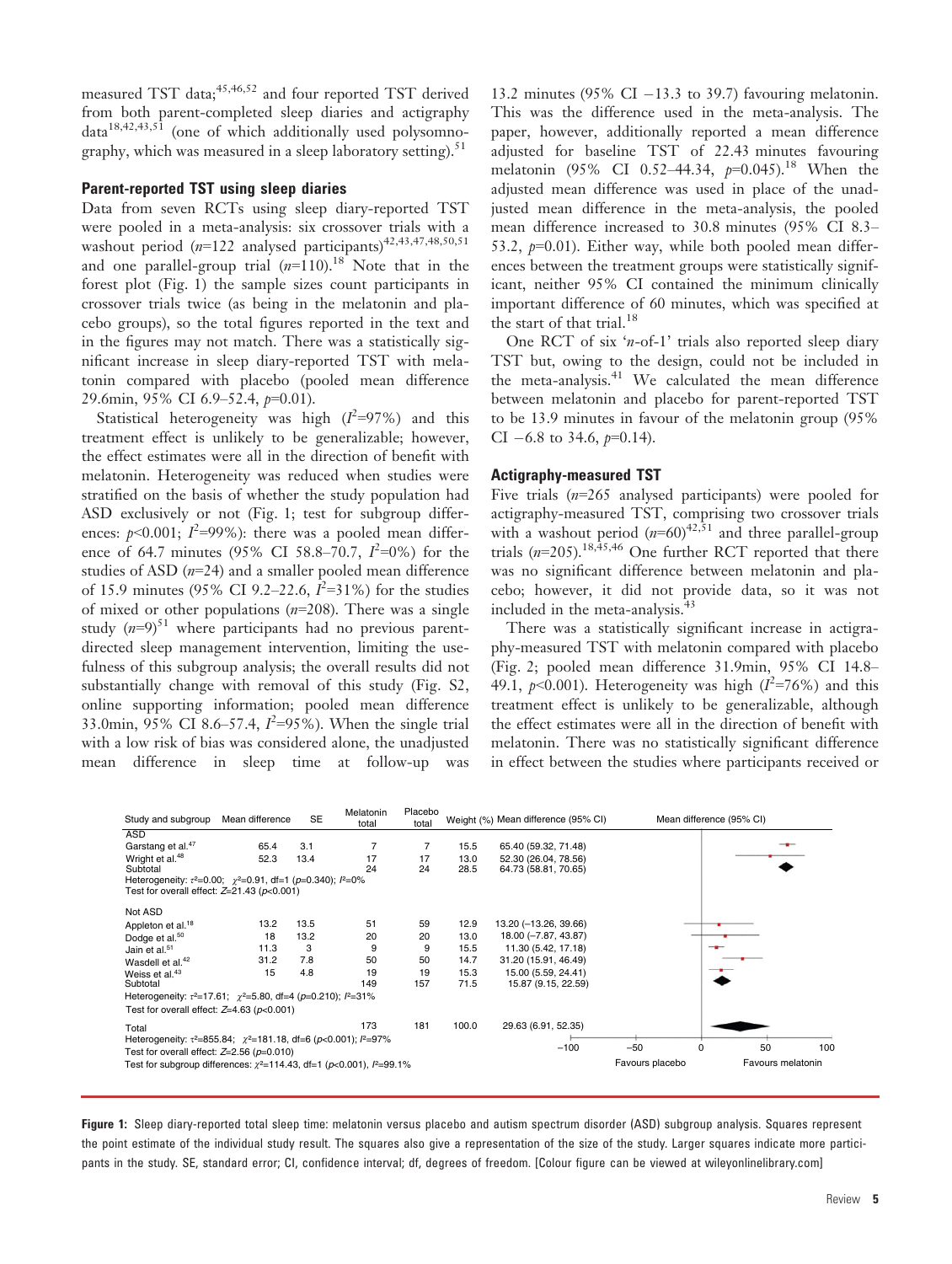| Study and subgroup                                                                    | Mean difference | <b>SE</b> | Melatonin<br>total | Placebo<br>total |       | Weight (%) Mean difference (95% CI) |                 | Mean difference (95% CI) |                   |
|---------------------------------------------------------------------------------------|-----------------|-----------|--------------------|------------------|-------|-------------------------------------|-----------------|--------------------------|-------------------|
| Prior intervention                                                                    |                 |           |                    |                  |       |                                     |                 |                          |                   |
| Appleton et al. <sup>18</sup>                                                         | 29.3            | 20.4      | 30                 | 29               | 11.2  | 29.30 (-10.68, 69.28)               |                 |                          |                   |
| Wasdell et al. <sup>42</sup>                                                          | 23.4            | 7.9       | 50                 | 50               | 23.1  | 23.40 (7.92, 38.88)                 |                 |                          |                   |
| Subtotal                                                                              |                 |           | 80                 | 79               | 34.3  | 24.17 (9.73, 38.61)                 |                 |                          |                   |
| Heterogeneity: $\tau^2 = 0.00$ ; $\chi^2 = 0.07$ , df=1 (p=0.790); $l^2 = 0\%$        |                 |           |                    |                  |       |                                     |                 |                          |                   |
| Test for overall effect: $Z=3.28$ ( $p=0.001$ )                                       |                 |           |                    |                  |       |                                     |                 |                          |                   |
| No prior intervention                                                                 |                 |           |                    |                  |       |                                     |                 |                          |                   |
| Cortesi et al. <sup>45</sup>                                                          | 64.9            | 9.5       | 34                 | 32               | 21.3  | 64.90 (46.28, 83.52)                |                 |                          |                   |
| der Heijden et al. <sup>46</sup>                                                      | 18.5            | 11.5      | 41                 | 39               | 19.1  | 18.50 (-4.04, 41.04)                |                 |                          |                   |
| Jain et al. <sup>51</sup>                                                             | 23.2            | 5.9       | 10                 | 10               | 25.2  | 23.20 (11.64, 34.76)                |                 |                          |                   |
| Subtotal                                                                              |                 |           | 85                 | 81               | 65.7  | 35.49 (7.70, 63.28)                 |                 |                          |                   |
| Heterogeneity: $\tau^2 = 519.89$ ; $\chi^2 = 15.59$ , df=2 (p<0.001); $l^2 = 87\%$    |                 |           |                    |                  |       |                                     |                 |                          |                   |
| Test for overall effect: $Z=2.50$ ( $p=0.010$ )                                       |                 |           |                    |                  |       |                                     |                 |                          |                   |
| Total                                                                                 |                 |           | 165                | 160              | 100.0 | 31.93 (14.76, 49.09)                |                 |                          |                   |
| Heterogeneity: $\tau^2 = 269.16$ ; $\chi^2 = 16.52$ , df=4 (p=0.002); $\ell^2 = 76\%$ |                 |           |                    |                  |       | $-100$                              | $-50$           | 50<br>$\Omega$           | 100               |
| Test for overall effect: $Z=3.65$ ( $p<0.001$ )                                       |                 |           |                    |                  |       |                                     | Favours placebo |                          | Favours melatonin |
| Test for subgroup differences: $\chi^2$ =0.50, df=1 ( $p$ =0.480), $l^2$ =0%          |                 |           |                    |                  |       |                                     |                 |                          |                   |
|                                                                                       |                 |           |                    |                  |       |                                     |                 |                          |                   |
|                                                                                       |                 |           |                    |                  |       |                                     |                 |                          |                   |

Figure 2: Actigraphy-measured total sleep time: melatonin versus placebo. Squares represent the point estimate of the individual study result. The squares also give a representation of the size of the study. Larger squares indicate more participants in the study. SE, standard error; CI, confidence interval; df, degrees of freedom. [Colour figure can be viewed at wileyonlinelibrary.com]

did not receive a previous parent-directed sleep management intervention (test for subgroup differences:  $p=0.48$ ;  $I^2$ =0%). There was a single included trial where the study population primarily had  $ASD;^{45}$  the overall mean difference reduced with removal of this study (pooled mean difference 22.9min, 95% CI 14.5–31.3,  $p<0.001$ ). When mean differences (adjusted for baseline values; Appleton: mean difference 13.3 [SE 14.7]; Cortesi: 67.6 [10.4]; van der Heijden: 33.4 [12.7]) were included in the meta-analysis for the parallel-group RCTs, the overall pooled mean difference increased marginally to 32.3 minutes (95% CI  $15.3-49.3, p<0.001$ ).

One RCT without a washout period<sup>52</sup> ( $n=12$  analysed participants) reported a mean difference in actigraphy-measured TST of 21 minutes between melatonin and placebo favouring melatonin. The authors reported p-values of 0.0019 and 0.02 for this outcome on the basis of datasets produced using two different approaches for dealing with missing data (complete case and last observation carried forward respectively). This outcome was also analysed by the trial authors using a paired  $t$ -test, which produced a  $p$ value of 0.057. On the basis of this, we estimated the 95% CI for the mean difference of 21 minutes as  $-0.7$  to 42.7.

For TST based on polysomnography,<sup>51</sup> which was not pooled with the actigraphy-based measures, there was no statistically significant difference  $(p=0.26)$  between melatonin and placebo, with a reported mean difference of 39.3 minutes (favouring placebo, estimated 95% CI  $-34.7$ to 113.3,  $n=10$ ).

### Sleep efficiency

Five RCTs ( $n=475$  randomized participants) reported sleep efficiency: that is, the ratio of TST to total time in bed. One RCT used both actigraphy and parent-report,<sup>42</sup> three used actigraphy data only,<sup>18,45,46</sup> and one trial used polysomnography.<sup>51</sup> One RCT additionally measured the percentage of children who achieved sleep efficiency in the normative level of more than  $85\%$  at the 12-week assessment.<sup>45</sup>

The four RCTs  $(n=254)$  analysed participants) reporting actigraphy-measured sleep efficiency were pooled in a meta-analysis. There was no statistically significant difference in sleep efficiency with melatonin compared with placebo (Fig. S3, online supporting information; pooled mean difference 4.76% favouring melatonin, 95% CI  $-0.95$  to 10.47,  $p=0.10$ ). Heterogeneity was high ( $l^2=94\%$ ) and this treatment effect is unlikely to be generalizable. The trials did consistently report very small differences between groups in sleep efficiency, favouring melatonin, and these differences are unlikely to be clinically meaningful. A sensitivity analysis removing the results of Wasdell et al.<sup>42</sup> was performed because the means and SDs of the outcome for this trial indicated that the data may have been non-normally distributed; the pooled mean difference increased slightly to  $6.32\%$  (95% CI 0.14–12.51,  $p=0.05$ ). When mean differences adjusted for baseline (Appleton: mean difference 4.0 [SE 2.37]; Cortesi: 10.8 [1.15]; van der Heijden: 4.7 [1.81]) were included in the meta-analysis for the parallel-group RCTs, the overall pooled mean difference was  $5.03\%$  (95% CI -0.46 to 10.52, p=0.07).

There was no statistically significant difference in effect between the studies where participants received or did not receive a previous parent-directed sleep management intervention (test for subgroup differences:  $p=0.34$ ;  $I^2=0\%$ ). There was a single included trial where the study population primarily had  $ASD$ ;<sup>45</sup> the overall mean difference reduced with removal of this study (pooled mean difference 1.75%, 95% CI  $-0.43$  to 3.92, p=0.12).

The single RCT reporting parent-reported sleep efficiency (n=50 analysed participants) described no statistically significant difference between the groups (mean difference 0.30% favouring melatonin, estimated 95% CI  $-0.90$  to 1.49,  $p=0.62$ ).<sup>42</sup> However, the means and SDs reported for each arm of the crossover trial in the original paper indicated significant skew and there was no evidence that data were transformed (e.g. log-transformed) to correct for this before analysis; thus the comparison of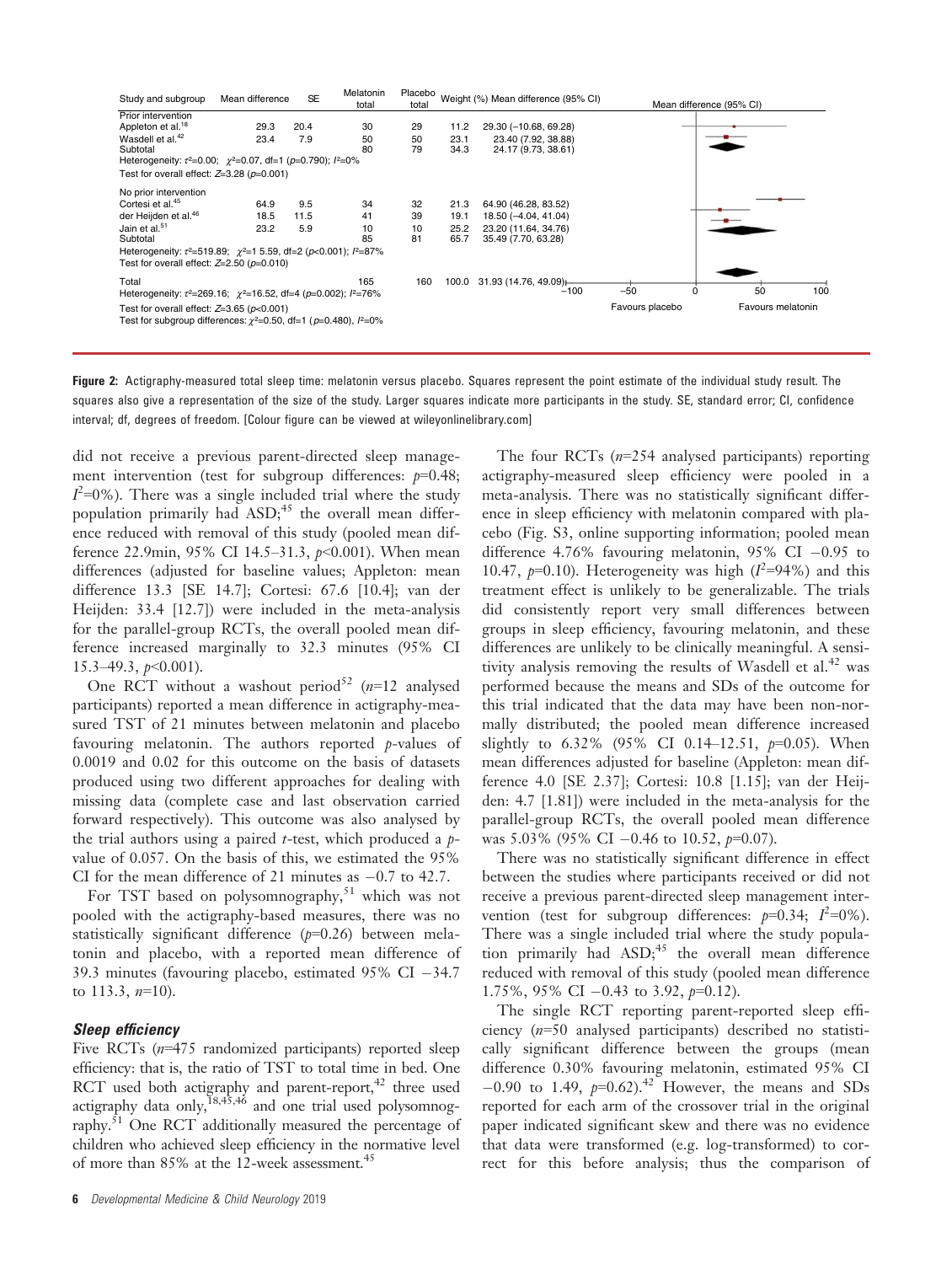unadjusted means is likely to be inappropriate and therefore the results invalid.

One RCT<sup>45</sup> reported the percentage of children who achieved sleep efficiency in the normative range (>85%) as 46.4% of the melatonin group compared with 0% of the placebo group.

Another  $\hat{R}CT^{51}$  reported no statistically significant difference  $(p=0.17)$  in polysomnography-measured sleep efficiency (mean difference 3.8% favouring melatonin, estimated 95% CI  $-2.5$  to 10.1,  $n=10$ ). Again, assessment of the means and SDs suggest data may have been skewed, so the results should be treated with caution.

## Sleep initiation

Ten RCTs (n=583 randomized participants) measured SOL, defined as the time in minutes from the child being placed in bed to sleep onset. Three RCTs reported parent-reported SOL data only;<sup>47,48,50</sup> two reported actigraphy-measured SOL data only;<sup>45,52</sup> four reported both actigraphy and parent-reported SOL;<sup>18,42,43,46</sup> and one reported outcomes using polysomnography.<sup>51</sup> One RCT additionally calculated the percentage of children who either met a standard sleep criterion for SOL of 30 minutes or less, or a reduction of SOL by 50%.<sup>45</sup> Another RCT used another measure of SOL, defined as the duration of time between taking the medication and falling asleep.<sup>48</sup>

For sleep diary SOL, six trials (n=223 analysed participants) were pooled, comprising five crossover trials with a washout period  $(n=110)^{42,43,47,48,50}$  and one parallel-group trial  $(n=113)$ .<sup>18</sup> There was a statistically significant decrease (favouring melatonin) in SOL (Fig. S4, online supporting information; pooled mean difference  $-35.6$ min,  $95\%$  CI  $-50.9$  to  $-20.3$ ,  $p<0.001$ ). Heterogeneity was high  $(I<sup>2</sup>=89%)$  and the treatment effect is unlikely to be generalizable, although the individual effect estimates were all in the direction of benefit with melatonin. When mean differences adjusted for baseline (Appleton: mean difference  $-37.5$  [SE 9.1]) were included in the meta-analysis for the parallel-group RCTs, the overall pooled mean difference barely changed  $(-35.6)$ min,  $95\%$  CI  $-50.6$  to  $-20.6$ ,  $p<0.001$ ).

There was a statistically significant difference in effect between the studies of children with ASD and those with mixed and other populations (test for subgroup differences:  $p$ <0.001;  $I^2$ =93%). There was a larger difference in the ASD group between melatonin and placebo with a mean reduction in favour of melatonin of 50.9 minutes (95% CI  $-55.5$  to  $-46.2$ ) compared with 27.4 minutes (95% CI  $-39.1$  to  $-15.7$ ) in the other group (Fig. S4). A subgroup analysis based on receipt of previous intervention could not be conducted since all of the included trials offered participants an additional intervention before the start of the study.

Five RCTs (n=264 analysed participants) reporting actigraphy-measured SOL were pooled, comprising three parallel-group trials  $(n=195)^{18,45,46}$  and two crossover trials with a washout period  $(n=69)$ .<sup>42,43</sup> There was a statistically significant decrease (favouring melatonin) in actigraphyreported SOL (Fig. S5, online supporting information; pooled mean difference  $-23.4$ , 95% CI  $-30.9$  to  $-15.8$ ,  $p$ <0.001). There was moderate heterogeneity ( $l^2$ =48%). When mean differences adjusted for baseline (Appleton: mean difference –45.3 [SE 11.9]; Cortesi: –37.4 [7.6]; van der Heijden:  $-24.3$  [5.2]) were included in the meta-analysis for the parallel-group RCTs, the overall pooled mean difference increased to  $-26.5$  minutes (95% CI  $-35.3$  to  $-17.8$ ,  $p<0.001$ ). For both sleep diary-reported and actigraphy-measured SOL, the single study with a low risk of bias<sup>18</sup> reported a statistically significant improvement (adjusted and unadjusted) with melatonin compared with placebo.

On the basis of the subgroup analysis there was no statistically significant difference between studies by whether participants had or did not have a previous parent-directed intervention (Fig. S5, online supporting information; test for subgroup differences:  $p=0.55$ ;  $I^2=0$ %). There was a single included trial where the study population primarily had  $ASD;^{45}$  the overall mean difference reduced with removal of this study (pooled mean difference  $-19.7$ min, 95% CI  $-25.5$  to  $-13.9$ ,  $p<0.001$ ).

A statistically significant decrease in mean SOL was reported for the crossover RCT without a washout period  $(n=12)$  analysed participants). However, the mean difference with the comparator group was not reported. When analysed using a paired t-test, the result was not statistically significant (mean difference  $-28.08$ min, estimated 95% CI  $-2.5$  to 58.7,  $p=0.10$ .<sup>52</sup>

For the RCTs that could not be pooled in the meta-analyses, one used an additional indicator of SOL (the percentage of children who met a criterion of SOL of 30min or less, or a reduction of SOL by 50% after intervention), and reported that 39% of the melatonin group versus 0% of the placebo group achieved one of these changes  $(n=66$ analysed participants). <sup>45</sup> The RCT using polysomnography  $(n=10)$  reported that melatonin significantly reduced the mean SOL compared with placebo (mean difference  $-11.4$ min, estimated 95% CI  $-17.2$  to  $-5.6$ , p=0.02).<sup>51</sup>

The RCT that measured the duration of time between taking the medication and falling asleep  $(n=17)$  reported a significant decrease in SOL with melatonin compared with placebo (mean difference 51.7min, estimated 95% CI  $16.5–86.9, p=0.01$ <sup>48</sup>

## Sleep maintenance

Six RCTs (n=142 randomized participants) reported the number of night wakings.<sup>41,42,47,48,50,52</sup> Four crossover RCTs with a washout period were pooled  $(n=94)$  analysed participants).<sup>42,47,48,50</sup> There was no difference in the mean number of night wakings with melatonin compared with placebo (Fig. S6, online supporting information; pooled mean difference  $-0.04$ , 95% CI  $-0.22$  to 0.13, p=0.61). Heterogeneity was high  $(I^2=84\%)$ , although the results consistently favoured melatonin with the exception of the results of Dodge and Wilson.<sup>50</sup> On the basis of the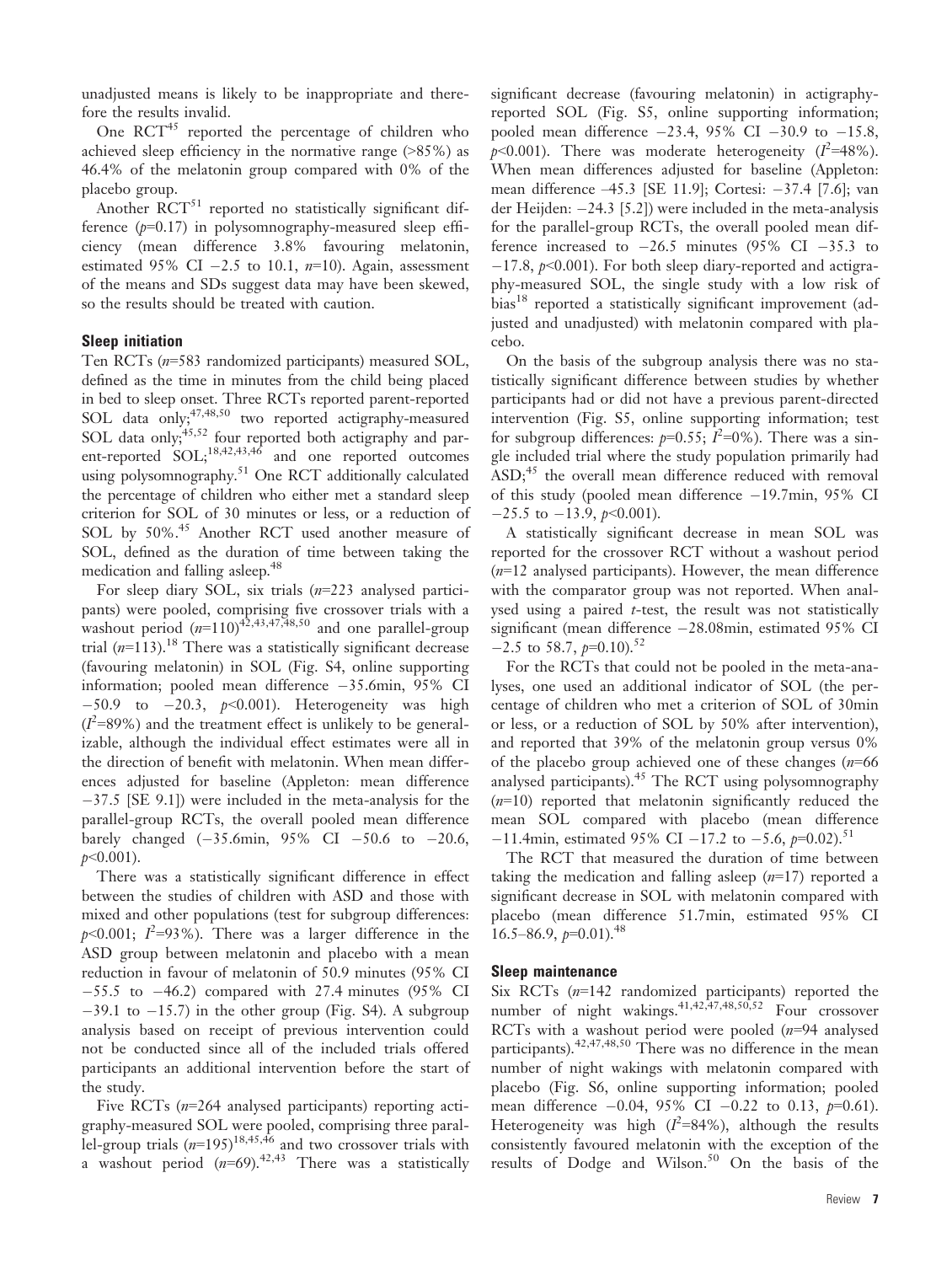subgroup analysis, there was no statistically significant difference in effect between studies for type of neurodisability (test for subgroup differences:  $p=0.06$ ;  $I^2=72$ %). A subgroup analysis based on receipt of previous parent-directed sleep management intervention could not be conducted since all of the included trials offered participants such an additional intervention before the start of the study. However, for all included trials, skew for this variable was detected using the summary statistics so the validity of the meta-analysis based on means is questionable and results should be treated with caution.

The crossover study without a washout period reported no significant difference for the melatonin period compared with the placebo period either by the non-parametric analyses or by the paired  $t$ -test (reported paired  $t$ -test mean difference  $-0.07$  favouring melatonin,  $p=0.73$ , estimated 95% CI  $-0.44$  to 0.30).<sup>52</sup> Another RCT reported no statistically significant difference  $(p=0.48)$  for melatonin compared with placebo (mean difference  $-0.41$  favouring melatonin, 95% CI  $-1.47$  to 0.66) for actigraphy-measured number of waking episodes; however, these data are likely to have a non-normal distribution so analyses based on means, which were conducted by the original authors, may not be appropriate.<sup>42</sup>

## Other outcomes

Six of the 11 RCTs reported other outcomes.<sup>41,42,45,46,51,52</sup> With the exception of waking after sleep onset (night waking duration and/or frequency after the child falls asleep), which was reported by two studies,  $45,51$  each outcome measure was only reported by a single study. These are summarized in Table SIII (online supporting information).

## Melatonin regimes

Two crossover RCTs involving a total of 24 randomized participants each compared two different regimens of melatonin. One,<sup>44</sup> with no washout period, compared controlled-release with fast-release melatonin; the other, $49$ with a 2-week washout period, compared a dose regimen of 5mg with 10mg of melatonin (in this trial the formulation of melatonin was not reported).<sup>49</sup> The durations of the interventions were 11 days and 2 weeks for Jan et al.<sup>44</sup> and Hancock et al.<sup>49</sup> respectively.

The mean ages of participants were  $6$  years 11 months<sup>49</sup> and 9 years  $\frac{4}{3}$  months.<sup>44</sup> Children in one RCT<sup>49</sup> were described as having a variety of severe neurodevelopmental difficulties, whereas in the other<sup>44</sup> all were diagnosed with tuberous sclerosis complex. Sleep disturbance in both studies was sleep initiation and maintenance.

In one  $\mathrm{RCT}^{44}$  the inclusion criterion was that children had already been treated with fast-release melatonin for more than 3 months, but slept for fewer than 5 to 6 hours a night. No guidance on sleep management was provided to parents before or during either of the RCTs.

The two RCTs measured four sleep-related outcomes: one<sup>49</sup> measured TST, SOL, and number of night wakings, whereas the other<sup>44</sup> measured 'changes in sleep pattern' as

the only outcome. The results of these outcomes are summarized in Table SIV (online supporting information). There was no evidence of benefit in terms of the formulation of melatonin on any of the sleep-related outcomes in the RCT comparing controlled-release and fast-release formulations; the authors reported that possible reasons for the lack of improvement in five children may have included their inability to swallow the controlled-release tablets whole (which was required to enable the coating to provide the controlled-release effect). There was also no evidence of differences in benefit for the RCT that compared a dose of 5mg of melatonin with 10mg of melatonin.

#### Adverse events

Adverse event data were reported in 11 of the 13 RCTs.18,42–46,48–<sup>52</sup> However, these data was collected and reported in different ways across the RCTs and no metaanalysis was possible (Table SV, online supporting information). Many adverse event data were collected, including abdominal pain, agitation, anxiety, behaviour change/problems, breathlessness, cold/flu/infection, confusion, constipation, diarrhoea, cough, daytime laziness, decreased mood, dizziness, drowsiness, gastro intestinal illness, impaired appetite, increased activity, increased excitability, mood swings, seizures, rash, hypothermia, fatigue, headache/migraine, 'hung-over feeling', tremor, nausea, vomiting, nightmares, rash, mood swings, hypothermia, irritation to skin hyperactivity, itching or painful lumps on the skin, sleep maintenance insomnia, somnolence skin pigment changes, perspiration, regression of development, and visual disturbance.

Three trials reported that no adverse events were observed or reported. $44,45,52$  The adverse event profile seemed to be similar between the melatonin and placebo groups, suggesting that melatonin was tolerated well.

## **DISCUSSION**

## Main findings

We set out to undertake a systematic review of existing literature to identify trials that evaluated the effectiveness of pharmacological intervention(s) for managing sleep disturbance in children with neurodisabilities. Thirteen eligible RCTs were identified, all of which studied melatonin. The quality of the evidence was poor, with only one RCT assessed as having a low risk of bias. Just three child sleep outcomes – variously measured using parent-report and actigraphy – were reported by more than half of the studies, with many other sleep outcomes assessed by individual studies. Eleven trials assessed the effectiveness of melatonin compared with placebo, while two evaluated different regimens of melatonin (controlled-release vs fast-release; and 5mg vs 10mg). We found evidence of benefit for melatonin compared with placebo for TST and SOL; however, the exact extent of the benefit, which children might benefit the most, and the clinical significance of the benefit remain uncertain. There was a lack of evidence around the clinical significance of study findings, with only one trial assigning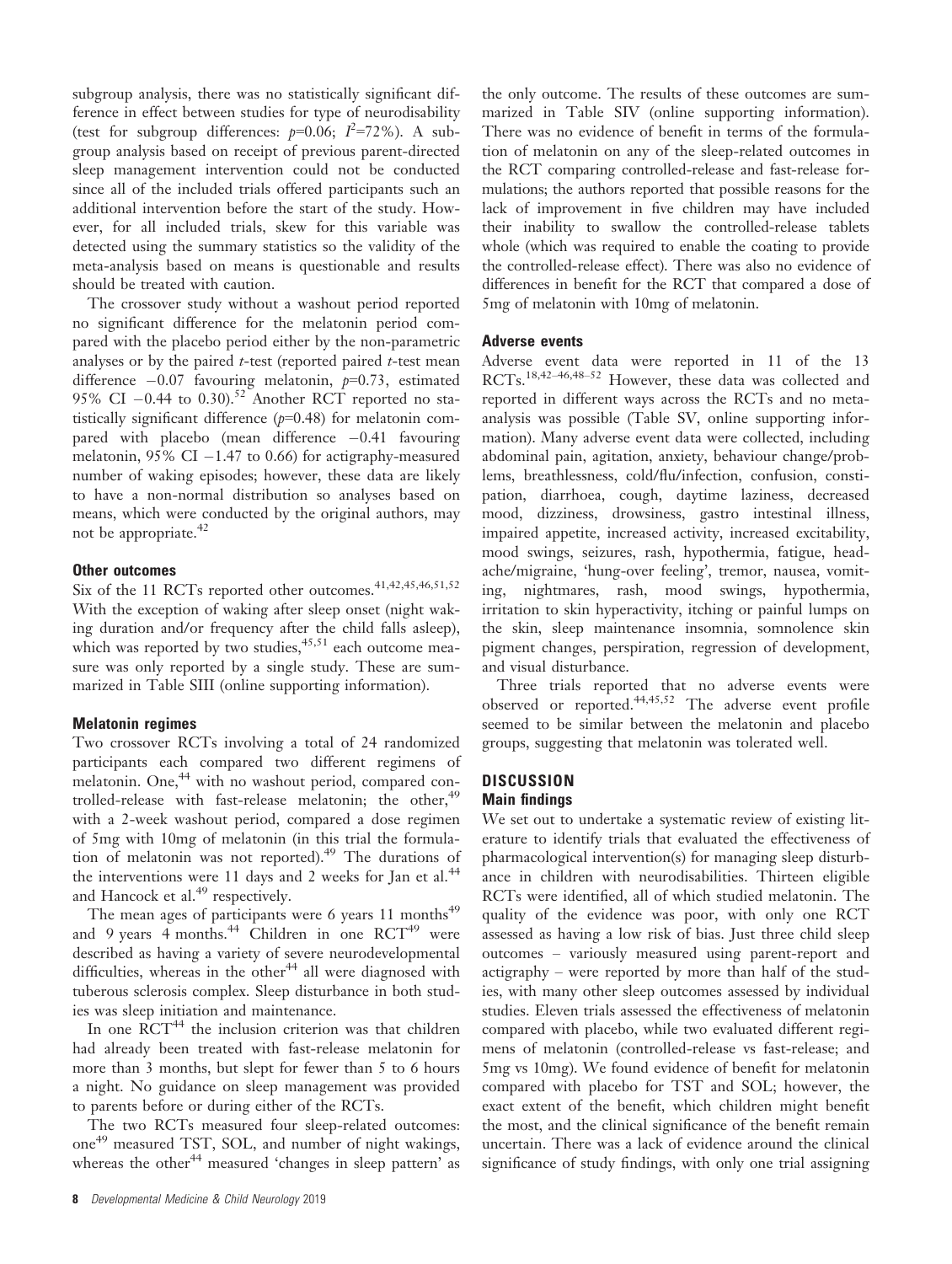clinical significance.<sup>18</sup> There was no statistically significant evidence of benefit for sleep maintenance outcomes, such as number of night wakings; however, some studies may not have been sufficiently powered to detect an effect. In addition, analyses of the comparison of means may not be appropriate for such an outcome as it is likely to be nonnormally distributed; authors should take care to assess the normality of their data and consider whether a log-transformation (or other) is required to correct the skew before data are summarized and analysed.<sup>39</sup> The same applies to sleep efficiency, which is expressed as a percentage. The single trial comparing controlled-release and fast-release melatonin found no difference in outcomes (although the study authors noted that compliance was compromised in the controlled-release arm). No evidence in difference of benefit for any outcome was found in the single trial comparing 5mg and 10mg of melatonin. On the whole, the studies identified did not assess parent or other child outcomes. All included studies only evaluated follow-up outcomes immediately after completion of the melatonin treatment, meaning we were unable to determine its longer-term effects.

#### Strengths and limitations

The review design and conduct were partly informed by a public and patient involvement committee comprising professionals and parents of children with neurodisabilities. This has strengthened the findings reported here and enabled the perspectives of parents during the design and conduct of this review to be represented, and provided useful contextual information for the review team.

We undertook thorough and systematic searches of 16 databases, without language restrictions, and included grey literature. To minimize reviewer error and bias, two researchers independently undertook key study processes such as study selection and risk of bias assessment of studies.

Where possible, the synthesis grouped studies by type of neurodisability, and whether the participants received a previous parent-directed sleep management intervention. However, subgroup analyses were restricted by the small number of studies and the likelihood of confounding with other study characteristics. The results of the subgroup analyses should, therefore, be interpreted with caution. Additionally, subgroup analyses are based on summary data and are therefore observational rather than randomized comparisons.

Owing to the nature of the outcomes measured, robust, blinded outcome assessment is often unlikely to be feasible. Although actigraphy-based child sleep outcomes are more objective than parent-reported measures, we did not consider these to be true objective outcomes, with non-blinding unlikely to introduce bias.

#### Comparison with existing literature

In a recent national research prioritization exercise for children with neurodisability, the management of sleep disturbance was ranked in the top ten research priorities.<sup>8</sup> Our review was undertaken as part of a larger systematic review

funded by the Health Technology Assessment programme of the UK National Institute for Health Research,<sup>31</sup> which assessed the effectiveness of pharmacological and non-pharmacological interventions for non-respiratory sleep disturbance in children with neurodisabilities. We did not identify any trials of pharmacological interventions other than melatonin that met our inclusion criteria.

This review includes children with neurodisabilities, with some having comorbidities (e.g. epilepsy). This is a heterogeneous population; and coupled with the small numbers of studies identified, this hindered our ability to accurately estimate the relative impact of melatonin for specific groups of children. This is similar to the conclusion reached by Appleton et al.<sup>18</sup>

#### Implications of findings for clinical practice and research

Owing to uncertainty in the evidence, it is not appropriate to make definitive conclusions about the role of melatonin in the treatment of non-respiratory sleep disturbances in children with neurodisabilities. The meta-analyses found substantial heterogeneity when all the studies were pooled, but subgroup analysis based on whether the population had a diagnosis of ASD or not suggested that the treatment effect, at least with respect to some sleep outcomes, may vary across diagnostic groups with the effect greatest in children with ASD. This might reflect differences in the aetiology of the sleep disturbance in children with ASD compared with children with other neurodisabilities, with relatively low levels of melatonin reported in children with  $ASD$ .<sup>53–55</sup>

Our findings also indicate that melatonin is one option for the management of sleep initiation in this population. However, given that there was no greater benefit of melatonin in children whose parents had not previously received a parent-directed sleep management intervention, our findings support existing recommendations that melatonin should only be used where sleep problems persist after such an intervention has been implemented.<sup>20,24</sup> Future research directly comparing the two interventions, or evaluating their parallel use, with respect to the management of sleep initiation would be useful.

Studies included in this review used a wide variety of different outcomes and measurement tools. This limited our ability to undertake effective syntheses of the studies. For example, the only outcome measured by most studies and assessed in similar ways was TST. There was also variability in the outcome domains of interest: for instance, sleep maintenance outcomes were assessed in some studies but not others. Poor reporting by many studies of the specific nature of the children's sleep disturbance meant it was not possible to judge whether this variability in choice of outcome domains was due to differences in sleep disturbance. Furthermore, there was variability in the measure used to assess specific outcome domains. For adverse events there was also variability in the type of adverse event reported, data collection methods used, and reporting.

Thus there is a need for standardization of measures used in future trials, and in terms used to define sleep problems. A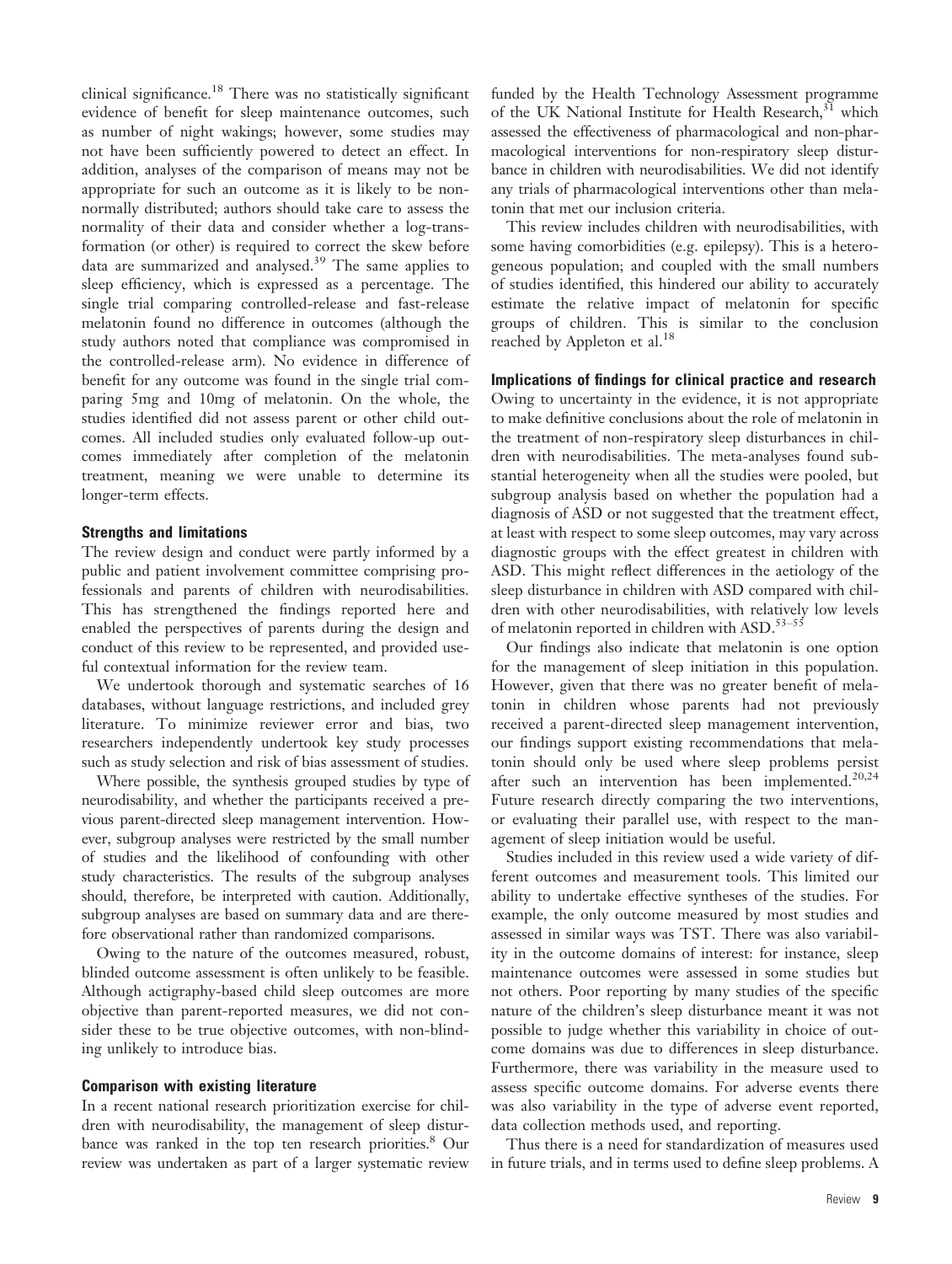core outcome set would enable comparison between studies and ensure outcomes that are assessed are of relevance to key stakeholders. Future work with families to identify minimally important differences in these outcome measures is also essential. There is also a need to identify other relevant child and parent outcomes as well as the time-points at which outcomes should be measured. In particular, the effect of melatonin on longer-term outcomes, after the cessation of the medication, needs to be assessed. Furthermore, to improve clinical relevance, future studies of melatonin should specifically consider breaking down their included populations according to children's ages, and whether they were recruited from community or clinical cohorts. No other types of pharmacological intervention were identified that met the inclusion criteria for this review. Thus there is a need to evaluate alternative pharmacological treatments that have a different mechanism of action to melatonin as the evidence suggests uncertainty about the magnitude of any benefit of melatonin, and that some populations may benefit less than others. It would also be helpful to compare the effectiveness of melatonin with alternative pharmacological interventions that act on neurophysiological sleep mechanisms, such as sedation. None of the studies on clonidine – a sedative known to be used with children<sup>56</sup> – met our eligibility criteria; therefore further research is needed to clarify any possible role clonidine may have. Further research is also needed on different formulations and dosages of pharmacological interventions.

#### CONCLUSIONS

There is some evidence of benefit for melatonin compared with placebo on the management of sleep disturbances in children with neurodisabilities, but the degree and duration of benefit, which children might benefit most, and the significance of the benefit to the well-being of the child/family remain uncertain because of the diverse populations in the studies and the predominantly poor-quality evidence. The adverse event profile suggested that melatonin was well-tolerated. Subgroup analysis suggested that benefit may be greatest for populations with ASD; however, this should be interpreted with caution and further research is required before definitive recommendations can be made.

#### ACKNOWLEDGEMENTS

We thank our parent advisors for their interest and enthusiasm in the project and their contributions at project meetings. We thank Kate Baxter for her contribution to the quality appraisal work. We also thank Katherine Chatterton for her assistance with sourcing full-text articles. This project was funded by the Health Technology Assessment (HTA) programme of the UK National Institute for Health Research (NIHR) (project number 14/212/ 02). Further information is available at [https://www.journalslibra](https://www.journalslibrary.nihr.ac.uk/programmes/hta/1421202/) [ry.nihr.ac.uk/programmes/hta/1421202/.](https://www.journalslibrary.nihr.ac.uk/programmes/hta/1421202/) The views expressed are those of the author(s) and not necessarily those of the National Health Service, the NIHR, or the Department of Health and Social Care. BB and MT were authors on studies included in the review. Neither were involved in quality assessment or data extraction of studies. CM is a member of the NIHR Health Technology Assessment and Efficacy and Mechanism Evaluation Editorial Board. CH is a member of the HTA commissioning board. All other authors have stated that they had no interests that might be perceived as posing a conflict or bias.

## SUPPORTING INFORMATION

The following additional material may be found online: Table SI: Inclusion and exclusion criteria

Table SII: Characteristics of studies of melatonin interventions

Table SIII: Other outcome results from studies of pharmacological interventions

Table SIV: Outcome results from trials comparing melatonin doses

Table SV: Adverse events in studies evaluating melatonin

Appendix S1: Search strategy in Medline.

Figure S1: Flow chart of the study selection process.

Figure S2: Sleep diary-reported total sleep time: melatonin versus placebo and prior intervention subgroup analysis.

Figure S3: Actigraphy-measured sleep efficiency: melatonin versus placebo.

Figure S4: Sleep diary-reported sleep onset latency: melatonin versus placebo.

Figure S5: Actigraphy-measured sleep onset latency: melatonin versus placebo.

Figure S6: Parent-reported number of night wakings: melatonin versus placebo.

#### **REFERENCES**

- 1. Tietze AL, Blankenburg M, Hechler T, et al. Sleep disturbances in children with multiple disabilities. Sleep Med Rev 2012; 16: 117–27.
- 2. Simola P. Sleep problems and their implications from preschool to school age. PhD thesis. Helsinki, Finland: University of Helsinki, Faculty of Behavioural Sciences, 2014.
- 3. Wiggs L, Stores G. A randomised controlled trial of behavioural intervention for sleeplessness in children with autism spectrum disorders.  $\frac{2}{7}$  Sleep Res 2006; 15: S83.
- 4. Doo S, Wing YK. Sleep problems of children with pervasive developmental disorders: correlation with parental stress. Dev Med Child Neurol 2006; 48: 650–5.
- 5. McConkey R, Kelly F, Craig S. Access to respite breaks for families who have a relative with intellectual disabilities: a national survey.  $\frac{7}{7}$  Adv Nurs 2011; 67: 1349–57.
- 6. Colten H. Functional and economic impact of sleep loss and sleep-related disorders. In Colten HR, Altevogt BM, editors. Sleep Disorders and Sleep Deprivation: An Unmet Public Health Problem. Washington, DC: National Academies Press, 2006: 137–72.
- 7. Hillman DR, Murphy AS, Pezzullo L. The economic cost of sleep disorders. Sleep 2006; 29: 299–305.
- 8. Morris C, Simkiss D, Busk M, et al. Setting research priorities to improve the health of children and young

people with neurodisability: a British Academy of Childhood Disability-James Lind Alliance Research Priority Setting Partnership. BMJ Open 2015; 5: e006233.

- 9. Beresford B, Stuttard L, Clarke S, Maddison J, Beecham J. Interventions E and F: individually delivered sleep management interventions. In: Managing behaviour and sleep problems in disabled children: an investigation into the effectiveness and costs of parent-training interventions. Department for Education Research Report C4EO/DfE 2494. London: Department for Education, 2012: 189–208.
- 10. Beresford B. Expert Opinions: A National Survey of Parents Caring for a Severely Disabled Child. Bristol, UK: Policy Press, 1995.